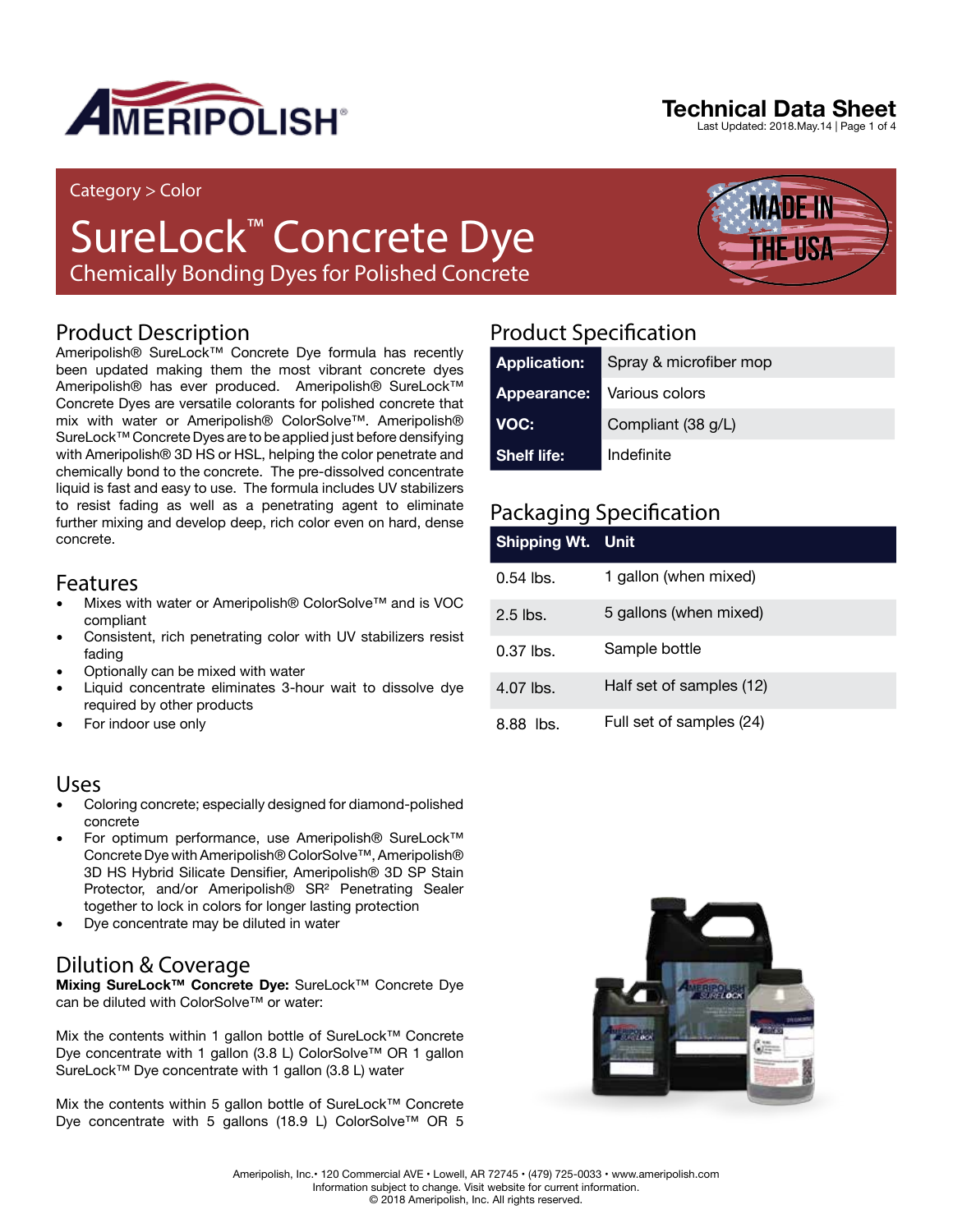

## **Technical Data Sheet**

Last Updated: 2018.May.14 | Page 2 of 4

#### Category > Color

## SureLock™ Concrete Dye Chemically Bonding Dyes for Polished Concrete

gallons SureLock™ Concrete Dye concentrate with 5 gallons (18.9 L) water

Coverage varies depending on concrete mixture, porosity, and moisture content and on ambient conditions. Use test areas to determine appropriate applications rate. As a starting point to determine coverage: 400 sf/gal (9.8 m2/L)

### Preparation

New concrete must cure for at least 28 days before application. Not intended for exterior applications. While in most cases the Ameripolish® SureLock™ Concrete Dyes will extend resistance to color fading or dissipating, due to variables in application, maintenance, and the concrete itself, appearance may change over time.

## Application

**Testing:** Prior to starting project apply Ameripolish® SureLock™ Concrete Dye to sample area of each type of concrete to be treated, using application procedures proposed for project. Confirm that concrete is receptive to dye or dye/densifier combination and that color is acceptable.

**Project Conditions:** Ambient temperature during application should be 40-100°F (4-38°C).

**For SureLock™ System Equipment:** Spray apply Ameripolish® SureLock™ Concrete Dye using low pressure sprayer with Patriot Gray #8 or similar conical mist tip with 8.4 gal/hr flow at 40 psi. (31.8 L/hr at 275.8 kPa), and microfiber pad.

- 1. Grind up to 200-grit resin bond diamonds. (If not using a 200-grit step, grind up to 100-grit resins.)
- 2. Remove all dust and debris. If wet cleaning is performed, allow surfaces to dry.
- 3. Vacuum surface thoroughly.
- 4. Spray Ameripolish® SureLock™ Concrete Dye to lightly wet surface without creating puddles. Apply in a consistent, overlapping circular motion, holding the wand approximately 12-18 inches above the surface. Dye will absorb into concrete more quickly in some places than others. This is normal and does NOT indicate that extra dye is needed.
- 5. For Ameripolish® ColorSolve™ mixtures, immediately upon completion of application, run clear Ameripolish® ColorSolve™ through the pump and wand, followed by clean water. For water-dye mixtures, clean with water only. This

is recommended between color changes and prior to storing the sprayer between jobs.

- 6. Allow surface to dry.
- 7. Remove dye residue with an autoscrubber fitted with a white pad and water. Perform white-rag test to assure that residue is removed. Wipe a dry white rag across the floor. A light tinge of residual color on the rag is acceptable, but any strong color indicates that excessive dye must still be removed. Unremoved dye residue will load resin diamonds and may produce undesirable marks.
- 8. Spray Ameripolish® 3D HS in an overlapping motion. Avoid puddles. Product does not need vigorous scrubbing-in and will not form a gel. As product is absorbed into surface, apply additional product as needed until floor starts to reject the product. Over-application or puddles of excess material will lengthen drying time, and may produce white surface residue that must be removed immediately.
- 9. Clean equipment with fresh water before product dries. Overspray on unprotected surfaces should be immediately washed off.
- 10. Allow surface to dry.
- 11. Polish up to 400-grit resin bond diamonds.
- 12. Apply Ameripolish® SureLock™ Concrete Dye again for maximum color, using same method as step 4.
- 13. Clean sprayer as in step 5.
- 14. Allow surface to dry.
- 15. Remove dye residue with an autoscrubber fitted with a white pad and water. Perform white-rag test to assure that residue is removed. Wipe a dry white rag across the floor. A light tinge of residual color on the rag is acceptable, but any strong color indicates that excessive dye must still be removed. Unremoved dye residue will load resin diamonds and may produce undesirable marks.
- 16. Polish with 800-grit resins, and 1500-grit or 3000-grit if desired.

Absorption-resistance of densified surface continues to develop over 7 days. However, concrete, even after becoming densified and polished, is still a porous substrate. Densifiers can take 2-6 months to attain full densification.

Ameripolish® SureLock™ Concrete Dye penetrates concrete surfaces and reacts with the concrete to form chemical bonds between the colorant and the concrete matrix. It contains a UV stabilizer to minimize fading and chemically bonds to Ameripolish® 3D HS Densifier to lock color into the slab.

Ameripolish, Inc.• 120 Commercial AVE • Lowell, AR 72745 • (479) 725-0033 • www.ameripolish.com Information subject to change. Visit website for current information. © 2018 Ameripolish, Inc. All rights reserved.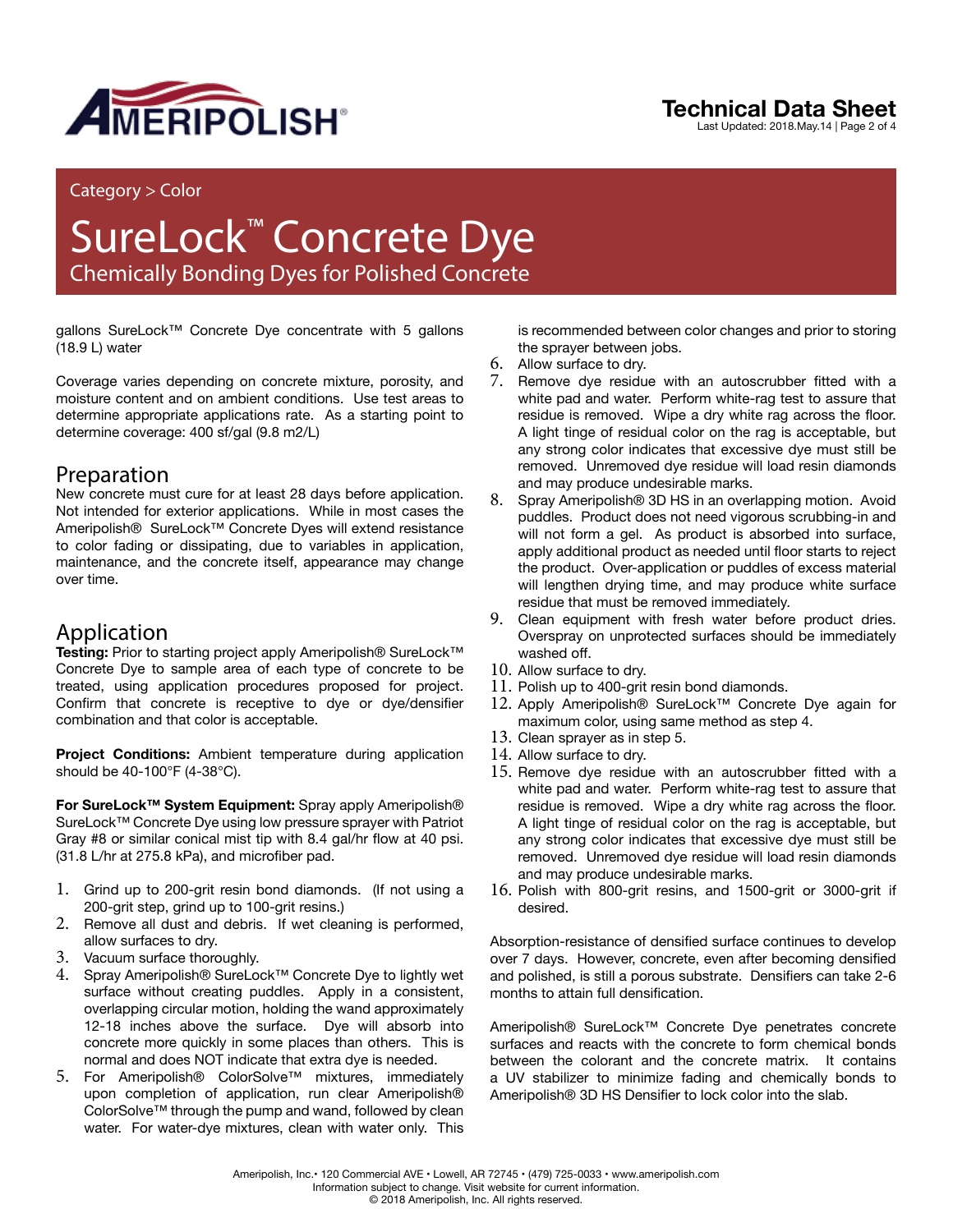

## **Technical Data Sheet**

Last Updated: 2018.May.14 | Page 3 of 4

#### Category > Color

## SureLock™ Concrete Dye Chemically Bonding Dyes for Polished Concrete

## Next Steps

Apply Ameripolish® 3D SP Stain Protector or Ameripolish® SR<sup>2</sup> Penetrating Sealer following manufacturer's instructions to complete protection and enhance appearance. Ameripolish® 3D SP Stain Protector or Ameripolish® SR² Penetrating Sealer is strongly recommended for all colored polished concrete to protect color from staining or acidic etching agents, as well as minimizing color loss through diffusion or dispersion. Chemical resistance gains strength over time. Avoid chemical exposure for first 7 days.

### Cleanup

Remove dust and debris with microfiber pad or dry mop. Buff dry with high speed burnisher to enhance sheen.

Spills of staining agents or acidic etching agents including acidic food substances (e.g. vinegar, pickle juice) should be cleaned up immediately to minimize damage to surface.

Surface should be cleaned regularly using an auto-scrubber with Ameripolish® Rejuvenating Cleaner mixed with water according to manufacturer's directions.

Ameripolish® Rejuvenating Cleaner is a pH neutral formula that will not damage concrete and replenishes the Stain Protector application to maintain liquid and chemical resistance. DO NOT use with acidic cleansers. Auto-scrubber should be fitted with non-aggressive cleaning tools such as brushes. Do not perform regular maintenance with aggressive pads such as diamondimpregnated pads or other abrasives. Use of aggressive pads will wear away stain protection and may, in time, wear away color from concrete surface.

Renew Ameripolish® 3D SP Stain Protector or Ameripolish® SR<sup>2</sup> Penetrating Sealer application every two years or more often depending on wear and usage conditions.

### Storage

- Store upright in safe dry place at 40-105F° (4 -41C°)
- Keep product from freezing
- Keep out of reach of children
- Seal container after use
- Do not mix with other chemicals

## VOC Compliance

In addition, Ameripolish® SureLock Dye offers VOC compliance with low VOC at 38g/L and is also compliant with national, state, and district regulations:

- US Environmental Protection Agency<br>California Air Besources Board SCM
- California Air Resources Board SCM Districts\*
- South Coast Air Quality Management District
- Maricopa County, AZ
- Northeast Ozone Transport Commission

\*Before application, verify product conformance with local and state codes.

## Warning & Safety Information

**KEEP OUT OF REACH OF CHILDREN. DO NOT TAKE INTERNALLY. BEFORE USING THIS PRODUCT PLEASE READ THE SAFETY DATA SHEET IN ITS ENTIRETY! Safety Data Sheets (SDS) can be found online at www.ameripolish. com or upon request by contacting Ameripolish at 1-800- 592-9320.**

People, property, vehicles, animals, plants, and all surfaces not intended to be dyed should be protected from the product, splash, overspray, and wind drift, using polyethylene sheeting or other proven protective material. If design requires discreet area of color, mask adjoining areas, lining color edges with painter's blue tape or similar adhesive masking material. Surfaces, animals, or clothing contacted by dye may be permanently colored.

SURFACES MUST BE CLEAN AND DRY BEFORE APPLICATION OF THE DYE. NEW SLABS MUST HAVE CURED FOR AT LEAST 28 DAYS BEFORE APPLICATION. For best results perform a moisture content test on both newly-poured and existing slabs. Slabs with a moisture content of 5 lbs per foot or less show best performance (calcium chloride test per ASTM F1869.) High moisture levels may affect performance of color. Do not apply if concrete is frozen, dirty, or has standing water. Test surface absorbency with a light water spray – concrete surface should wet uniformly. If concrete does not wet uniformly, remove any surface contaminants with appropriate cleaning treatment or mechanical process.

Surfaces should be clean, structurally sound, and free of all foreign materials including sealants, adhesives, bond breakers, curing compounds, curing agents, surface grease and oil, and construction debris.

Ameripolish, Inc.• 120 Commercial AVE • Lowell, AR 72745 • (479) 725-0033 • www.ameripolish.com Information subject to change. Visit website for current information. © 2018 Ameripolish, Inc. All rights reserved.